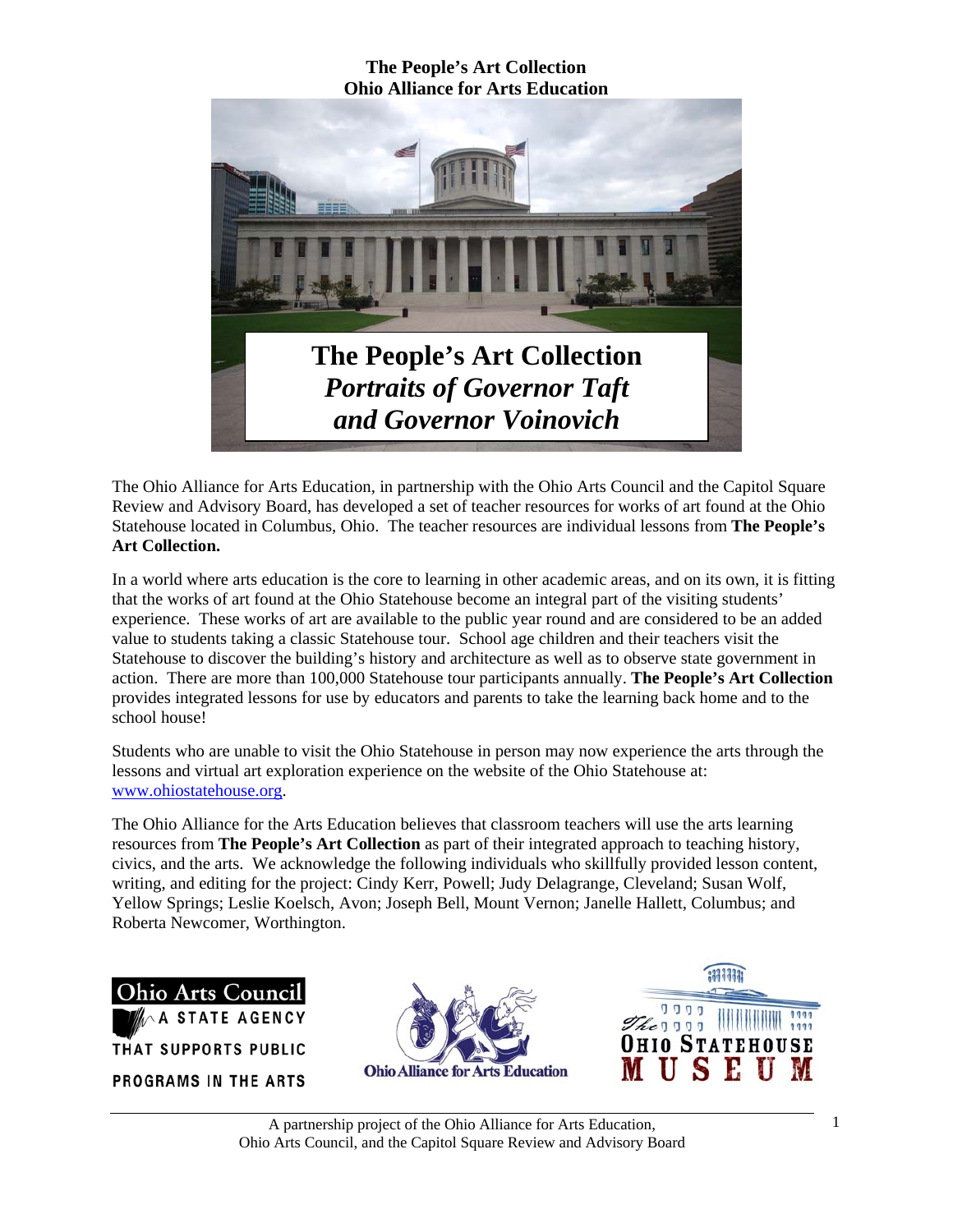# *Portraits of Governor Taft and Governor Voinovich*  **GRADE 4**

### **Learning Outcomes**:

The students will be able to:

- 1. Identify symbols in portraits that convey characteristics of the subject.
- 2. Create a self-portrait which conveys significant interests and personality traits.

**Arts Standard: Analyzing and Responding:** Students identify and discriminate themes, media, subject matter and formal technical and expressive aspects in works of art. They understand and use the vocabulary of art criticism to describe visual features, analyze relationships and interpret meanings in works of art. Students make judgments about the quality of works of art using the appropriate criteria.

**Grade Level Indicator:** Describe how artists use symbols and imagery to convey meaning in culturally representative works.

**Social Studies Standard: Government:** Students use knowledge of the purposes, structures and processes of political systems at the local, state, national and international levels to understand that people create systems of government as structures of power and authority to provide order, maintain stability and promote the general welfare.

**Grade Level Indicator:** Explain major responsibilities of each of the three branches of government in Ohio: item b. The executive branch, headed by the governor, carries out and enforces laws made by the General Assembly.

**English/Language Arts: Oral and Visual Communication:** Students learn to communicate effectively through exposure to good models and opportunities for practice. By speaking, listening and providing and interpreting visual images, they learn to apply their communication skills in increasingly sophisticated ways. Students learn to deliver presentations that effectively convey information and persuade or entertain audiences. Proficient speakers control language and deliberately choose vocabulary to clarify points and adjust presentations according to audience and purpose.

**Grade Level Indicator:** Deliver informational presentations that:item a. present events or ideas in a logical sequence and maintain a clear focus.

#### **Assessment Strategy:**

• Formative: Self-Portrait Planning Page

## **Vocabulary:**

• **Executive Branch** – the branch of the United States government that is responsible for carrying out the laws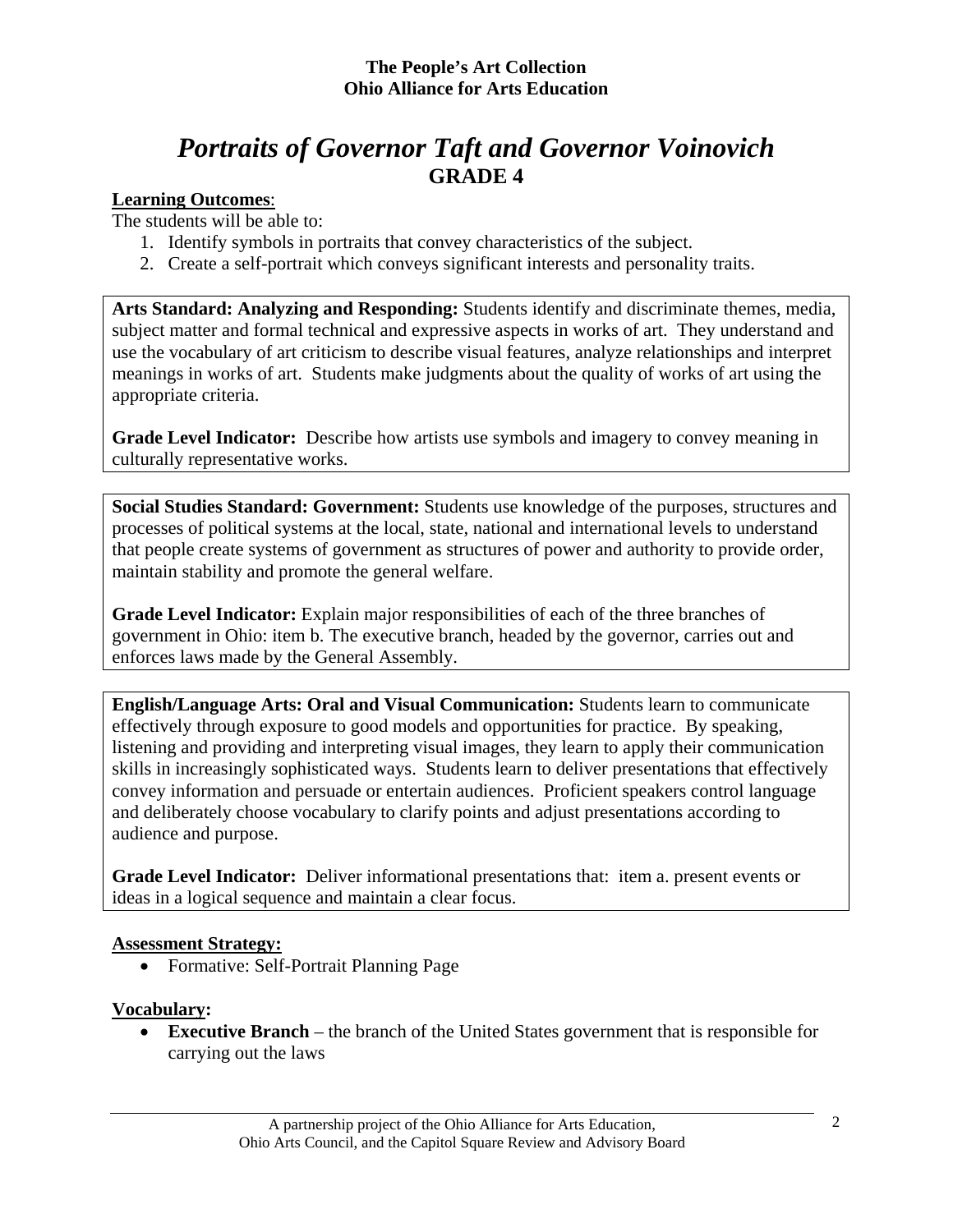- **Governor** an elected United States official who is head of the Executive Branch of a state
- **Commission** the fee paid to an artist by a person or group who requested the artwork
- Lapel pin a small piece of jewelry worn on the lapel of a jacket or coat that has a clearly identifiable motif

**Time Needed**: one 45-60 minute class

#### **Materials**:

- Image of Governor Taft's portrait
- Image of Governor Voinovich's portrait
- 9 x 12 white drawing paper
- Writing pencils and colored pencils
- markers or crayons

## **Step by Step Procedure:**

#### *Teacher-led Activity*

- Tell the students:
	- o *As head of the Executive branch, the Governor of Ohio is responsible to see that all state laws are faithfully executed. He must make a speech about the condition of the state to the legislature each year and also make recommendations. The supreme Executive power is vested in the Office of Governor.*
	- o *Each Ohio governor has a self-portrait commissioned at the end of his/her term. Very deliberate thought went into every aspect of the painting. Specific decisions regarding what the governors wear would be considered, everything right down to their ties and lapel pins. Some others questions they considered were: What did they want in the background? Would they hold something? What expression would they want on their face, a serious powerful one or a joyous smile? Portraits have evolved over the years to represent much more than a person's physical features. A portrait can be used to convey what a person wants others to believe about him or her.*
- Display images of the two portraits. Guide the class to construct a Venn diagram on the board comparing and contrasting the two paintings. Remind students to pay attention to the details and elements such as color and balance. Ask:
	- o *How much of the governor's body is showing?*
	- o *Is he holding an object? What is it?*
	- o *What is he wearing?* (Call attention to the lapel pins.)
	- o *Are there a lot of different colors in the painting?*
	- o *Is he smiling?*
	- o *Is he standing in the middle of the portrait?*
	- o *Is he wearing any jewelry?*
	- o *Is the painting comprised of warm or bright colors?*
	- o *Why do you think the Governors made the choices they did?*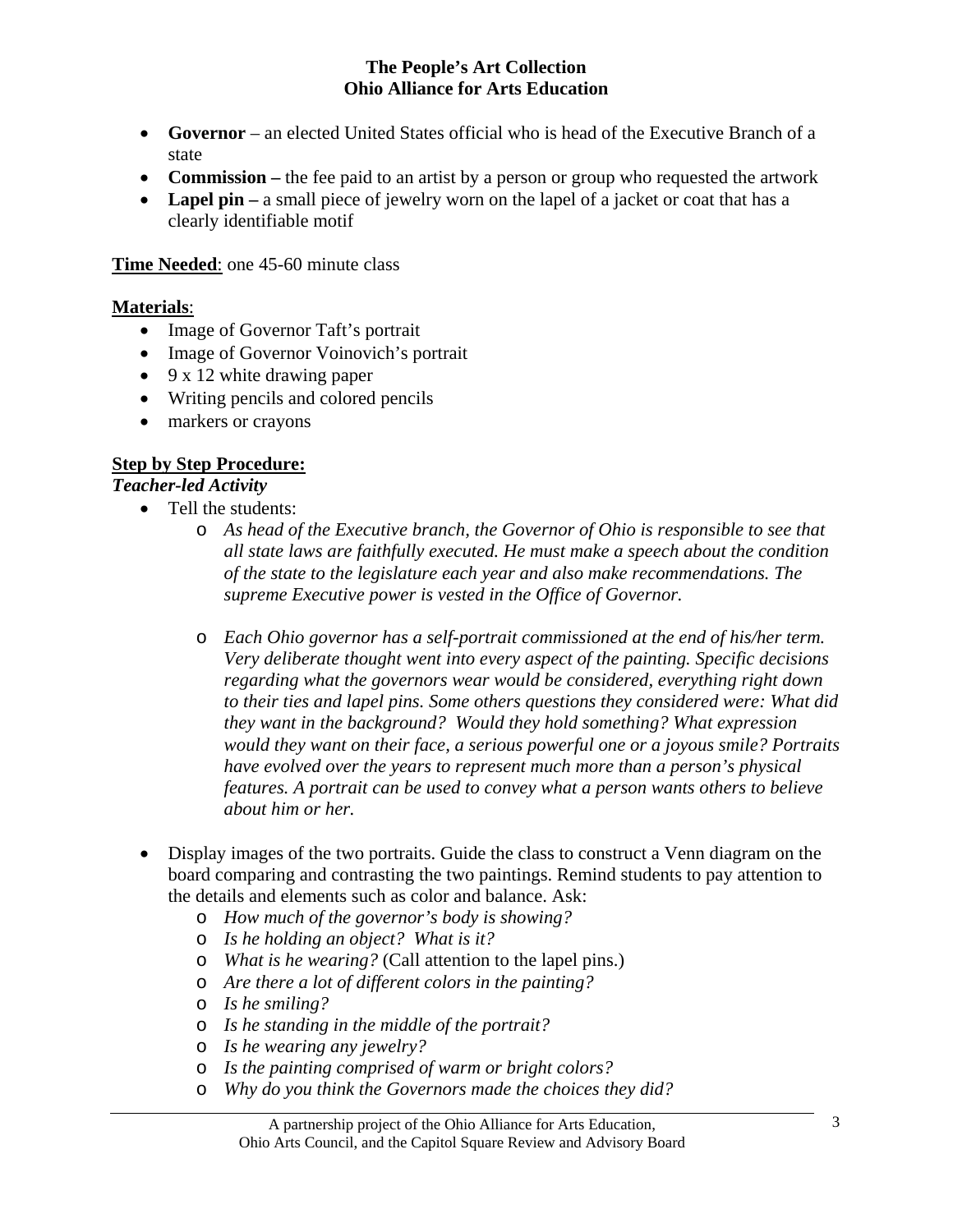- Explain:
	- o *Governor Voinovich's warm portrait centers its theme on children and education. He is wearing a "Save the Children" tie and is standing to the right side of his portrait. Voinovich's portrait is a stark contrast to the white brightness of the bold background of Governor Taft's portrait. The circle of the seal frames Governor Taft and the rays of the sun draw your eye to focus on him. He is holding a book written about his travels while in office with his finger on the page that portrays his children. Governor Taft stands front and center in his portrait while Governor Voinovich seems to share the space with the children.*
- Ask:
	- o *What do these decisions tell us about these men?*
- Tell students that they will be creating a self-portrait. Ask students to spend some time reflecting who they are. Ask:
	- o *What activities do you like to do?*
	- o *Do you see yourself as serious, silly, friendly, or quiet?*
	- o *What kind of clothes do you like to wear?*
- Distribute "Self-Portrait Planning Page" and review the rubric.

#### *Student Activity*

1. Students will brainstorm and complete the "Self-Portrait Planning Page," listing activities that they like, such as sports, music, reading, etc., their personality traits and the details they want to see in their self-portrait. Students should make deliberate decisions about their facial expression, their clothing and the background and be able to explain these choices.

2. On 9" x 12" drawing paper, students will use pencil to draw their self-portrait.

3. Students will then add color to their finished portrait using either markers, crayons, or colored pencils.

4. Students will give an oral presentation explaining how their self-portrait reflects their interests and personality.

#### **Closure:**

#### *Teacher-led Activity*

- Choose and display a few of the self-portraits and guide the students to reflect on the portraits of their peers. Ask:
	- o *What objects are shown in the portraits?*
	- o *What do they tell you about the person?*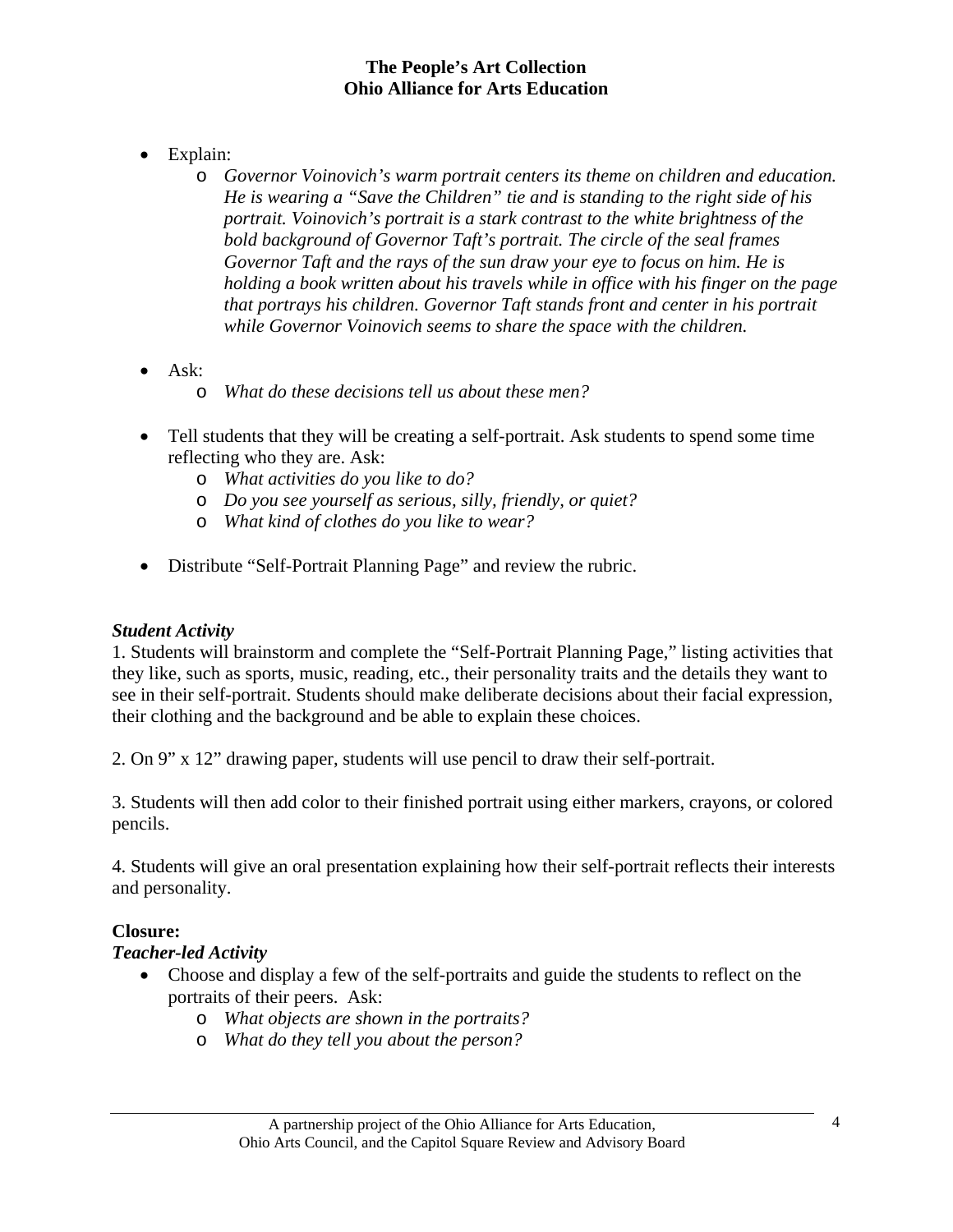#### **Making Connections:**

Art: This lesson can be extended by focusing the discussion towards the elements and principles of design in each painting.

**English/Language Arts:** Ask students to write an essay about the choices they made for their self-portrait and the reasons behind them.

**Social Studies:** Engage students in an in-depth discussion on the policy and careers of the two Ohio Governors while in office.

Parent: Spend some time looking at the other Governor portraits hanging in the Statehouse. A comprehensive list can be found at:

http://www.ohiochannel.org/your\_state/ohio\_statehouse/education/governor\_portraits.cfm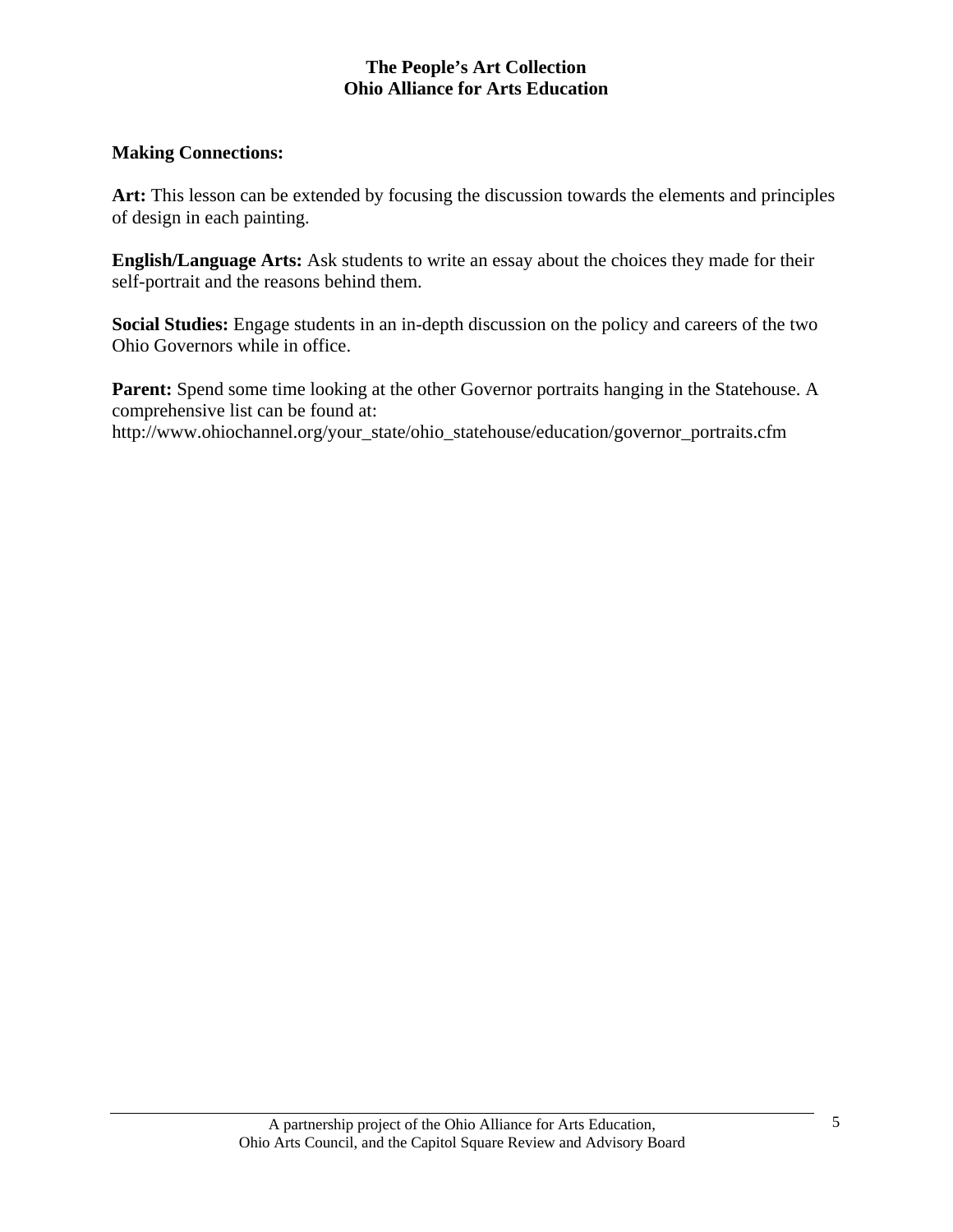# *Portraits of Governor Taft and Governor Voinovich*

# **Self-Portrait Planning Page**

Student Name \_\_\_\_\_\_\_\_\_\_\_\_\_\_\_\_\_\_\_\_\_\_\_\_\_\_\_\_\_\_\_\_\_ Date \_\_\_\_\_\_\_\_\_\_\_\_\_

**Use this page to brainstorm and make lists about YOU that will help you design a selfportrait that reflects your personal traits and personality. Complete the sentences, then what you want your portrait to say about you. Finally, decide what will go into your portrait.** 

**The activities I like to do are:** 

**My personality traits are:** 

**For my self-portrait, I will wear:** 

**The objects to be in my self-portrait will be:** 

**My facial expression for my self-portrait will be:** 

**The background for my self-portrait will be:** 

**The colors I will use for my self-portrait will be:** 

*When you have completed your planning sheet, you may begin to create your self-portrait.*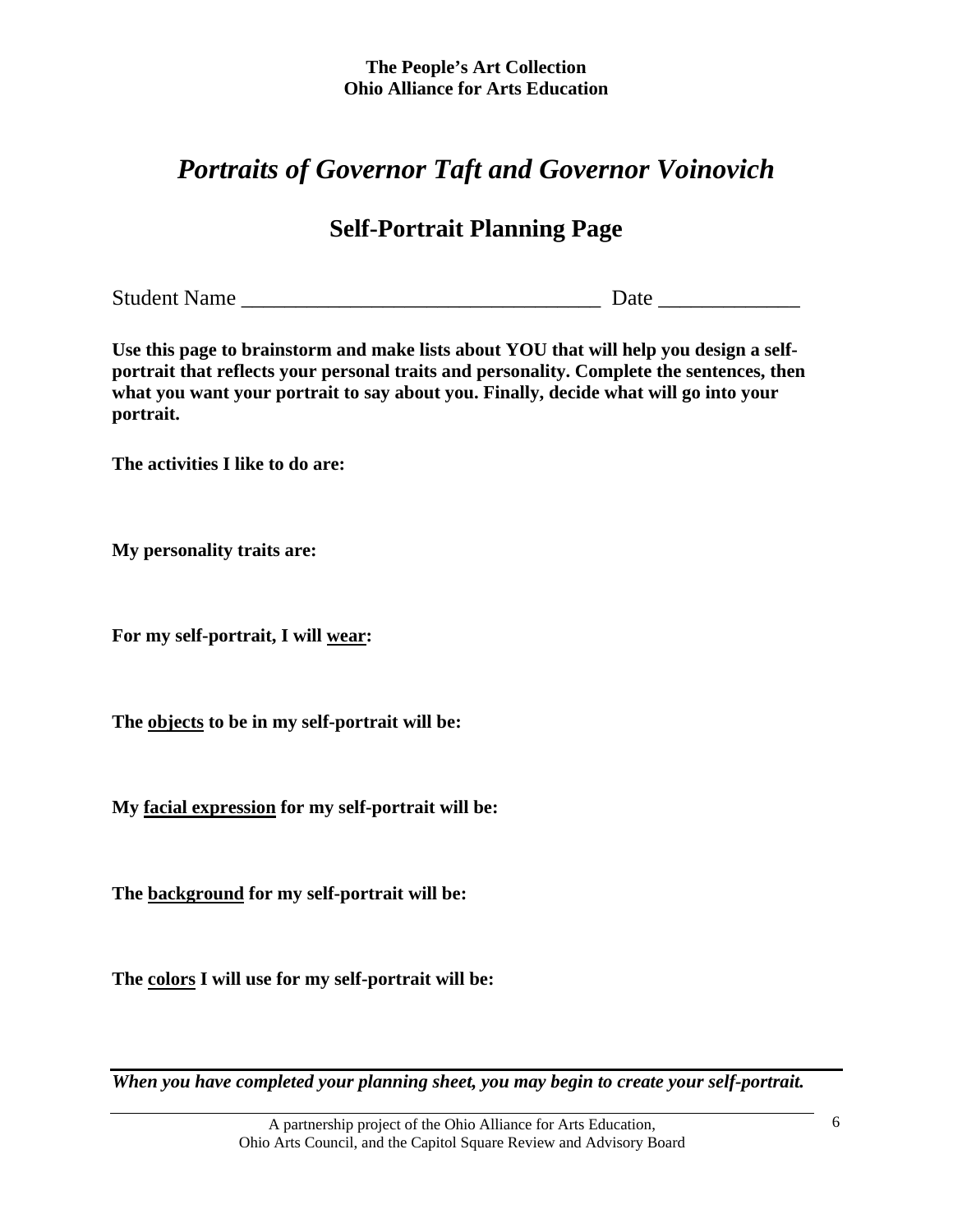

|                       | Description: Governor Bob Taft (in office 1999-2007) |
|-----------------------|------------------------------------------------------|
| Artist: Leslie Adams  |                                                      |
| Date of Work: 2006    |                                                      |
| Medium: Oil on canvas |                                                      |
| Location:             | Statehouse Room 122                                  |
| Size:                 | 52 inches x 34 inches                                |
|                       |                                                      |

Note: Bob Taft was born in Boston, Massachusetts on January 8, 1942. Bob Taft began his career in public service as a volunteer teacher for the Peace Corps in East Africa. He has served Ohioans as a member of the Ohio House of Representatives, as a Hamilton County Commissioner, and as Ohio's Secretary of State. He was sworn in as Ohio's 67th Governor on January 11, 1999 and was elected to his second term as Governor in November 2002. He graduated from Yale University with a Bachelor of Arts degree in government in 1963, received his Master's degree in government from Princeton University in 1967 and earned his law degree from the University of Cincinnati Law School in 1976. Governor Taft's father and grandfather both served in the United States Senate, and his great-grandfather, William Howard Taft, served as the 27th President of the United States and Chief Justice of the U.S. Supreme Court.